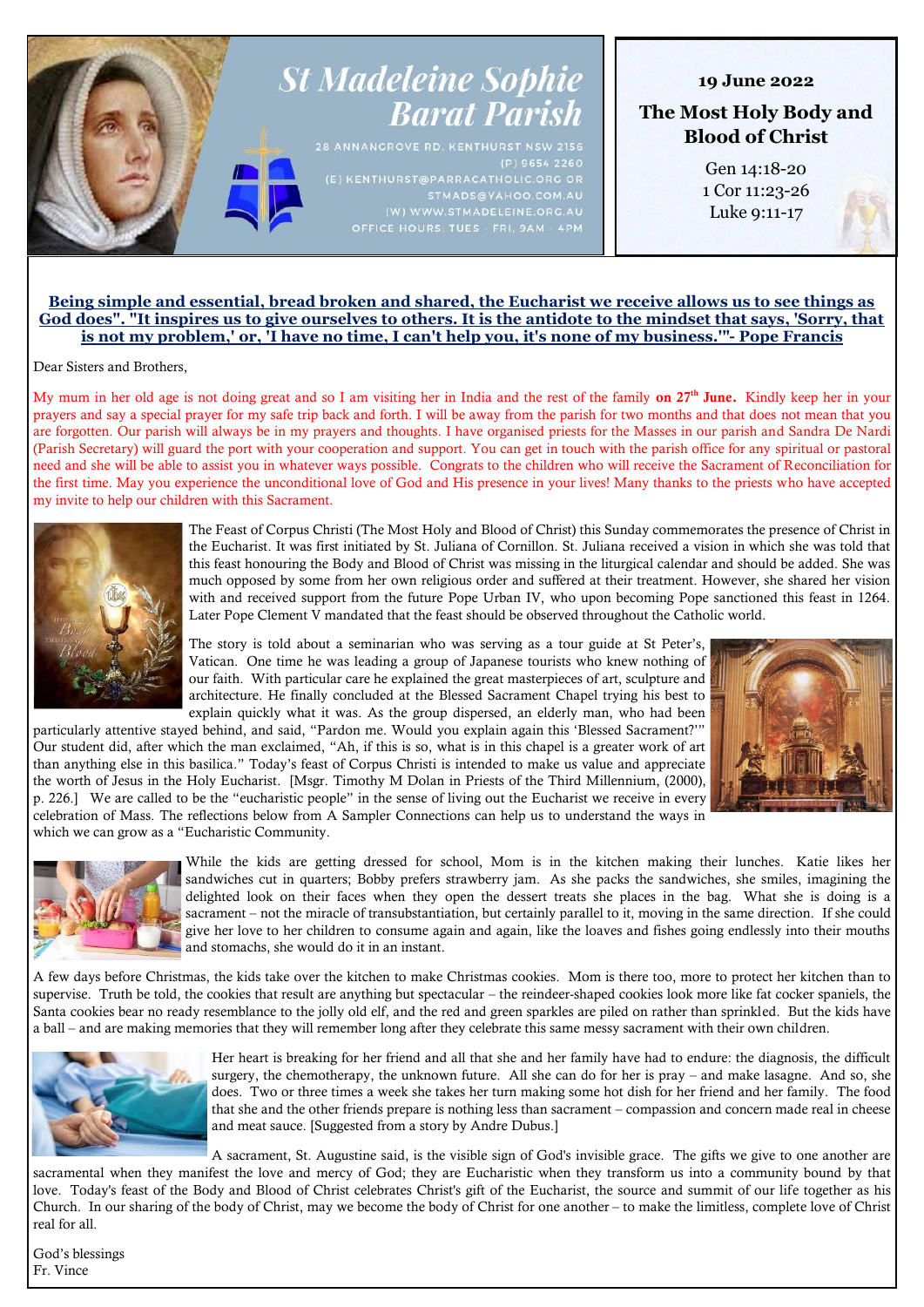# **RISH NE**

|  | <b>PRAYER AT ST MADS</b>                                        |                                                                                                                                                       |  |  |  |
|--|-----------------------------------------------------------------|-------------------------------------------------------------------------------------------------------------------------------------------------------|--|--|--|
|  | The Sunday Gospel<br>reflections                                | Tuesday at 10.30 am via Zoom. Contact Careyanne<br>0438 791 813 or careyannemoylan@hotmail.com                                                        |  |  |  |
|  | Prayer Group                                                    | Wednesday after morning Mass at 10am in the St Madeleine centre                                                                                       |  |  |  |
|  | St Mad's Book Club                                              | To register contact Careyanne on careyannemoylan@hotmail.com                                                                                          |  |  |  |
|  | For enquires contact Fr Vincent or Parish Office<br><b>RCIA</b> |                                                                                                                                                       |  |  |  |
|  | St Mads Care Group                                              | Provide parish support and care such as meals, transport, shopping and<br>assistance to members of our parish Contact Bernadette 0418 248 256         |  |  |  |
|  | St Mads Rosary                                                  | Thursday after morning Mass & Monday at 7pm Via Zoom: Zoom meeting ID<br>840 2707 2956 Contact Kay Brooks & Lydia Ceccato 0400 372 561                |  |  |  |
|  | <b>Baptism</b><br>Preparation                                   | First Saturday of the month in the St Madeleine centre: Ring/email Parish<br>office for booking 9654 2260 (Tues-Fri 10am-4 pm or stmads@yahoo.com.au) |  |  |  |

**SOCIAL JUSTICE @ ST MAD'S** Refugee Week June 19-25th the theme for Refugee Week is Healing. [www.refugeeweek.org.au/](http://www.refugeeweek.org.au/) Share a Meal, Share a Story is a community fundraiser of the Refugee Council of Australia. World Refugee Day is an international day organised every year on 20 June by the United Nations. It is designed to celebrate and honour refugees from around the world. The day was first established on 20 June 2001, in recognition of the 50th anniversary of the 1951 Convention Relating to the Status of Refugees. Thank you for the food that our parish collects each week and shares with Vinnies at Emerton which assists those on the margins who need our help.

**We are in winter! I have had a request from a charity for adult hand knitted beanies for a homeless group in the city. If anyone can help with this please contact Deb m.0409 158 970 I will provide wool if needed.**

> **Men's Breakfast 23 July 2022** St Madeleine's Centre 8.30-10am

Come to learn more about Mike O'Connell's experiences with the needs of the Nepalese. Mike had the opportunity to visit Nepal, see the conditions and respond to the situation. In the spirit of Laudato Si, and the *Cry of the Earth and the Cry of the Poor*, come listen to Mike's journey, take time out to meet the community, and enjoy a delicious



**Congratulations to Hector Simon Soans who was honoured on the Queen's Honour list for his service to the Anglo-Indian community of Australia**



Mike 0418285310 Sue 0432716577 Carmel 0417237013



# **ARE YOU INTERESTED? LET US KNOW!**

The Institute for Mission in the diocese of Parramatta conducts many programmes. One of their programmes is **THEMES OF FAITH (TEN SESSIONS).** The facilitator of this programme is more than willing to run the sessions in our parish, provided there is enough interest from the parishioners. Such programmes will refresh our faith life for sure. Give it a thought … have a word with your friends as well…and sign up the sheet at the entrance of our church or email stmads@yahoo.com.au … you can also invite people from other parishes. God bless our community!

Fr. Vincent

# **PARISH VOLUNTEER COORDINATORS**

**Music Coordinators:** Alexandra Mifsud, Selina Calleia & Joan Sattler **Junior Ministers Coordinator:** Maree McNeil **Children's Liturgy Coordinator:** Deb Rankin **Baptism Preparation**: Angelique Easton **RCIA Coordinator**: Steve Fry **Playgroup Coordinator:** 

**SRE Coordinator:** Maureen Jones **Friendship Group**: Jenny Puleo **Ministry to the Nursing Homes Coordinator:**  Suzanne Kingston-Hunt **Adult Faith Formation:** Careyanne Moylan **Property Maintenance Manager:** Rick Jones **Piety Shop**: Sandra Tabone

# **Planned Giving Program**

On behalf of the Parish Community, I would like to thank you so much for your ongoing support, which has been very vital to keep our Parish going strong. You can drop off the envelopes at the parish office or you can do it electronically to: **Account Name : Kenthurst Catholic Church BSB Account Number : 00000388**

**Parishioners wishing to donate or pledge their giving via direct debit, please pick up the form at the church and submit to Fr Vincent after completion**

**Thank you for your generosity!**

**LAST WEEK'S COLLECTIONS:** 1st Collection (for Diocese) = \$869.45 2nd Collection (for Parish) Envelopes =  $$623.20$  Loose =  $$801.80$ 

Avg weekly Credit cards, direct debit \$1,443





iournev in faith

**Congratulations to Shiromi and Mashrur on their wedding**

# *PARISH PRAYER REQUESTS:*

*For the dearly departed:* Pietro Ceccato, Louis Sammut, Philomena Beresford, Milagrin Castelino, Norman & Chahida Hajje, Sheaddy & Chahide Hajje, George Hajje, Hanna & Raymond Chiha, Betty & Mary Merhi, Joe & Adel Abraham, Pablito Corpuz, Nina Giudice, Costantino Giudice, Lulu Osborne, Fulvio & Giulia Russo, Giuseppina & Giovanni Scarpin, Olive Burns, Domenica Scarpin, Eduardo & Maria Piccoli, Laurie Beckett, Jesline Bastianpulle, Joe Fuda

*Please pray for the sick:* Antonia Desanti, Joseph Spina, John Dal Ben and Jennifer Burgess *If you would like someone to be included among these* 

> **Altar Linen Coordinator:** Catherine Diekman **Parish Council Chair**: Patrick Tuttle **Finance Committee Chair**: Carl Mathias **Welcomers Coordinator: Safeguarding:** Suzanne Kingston-Hunt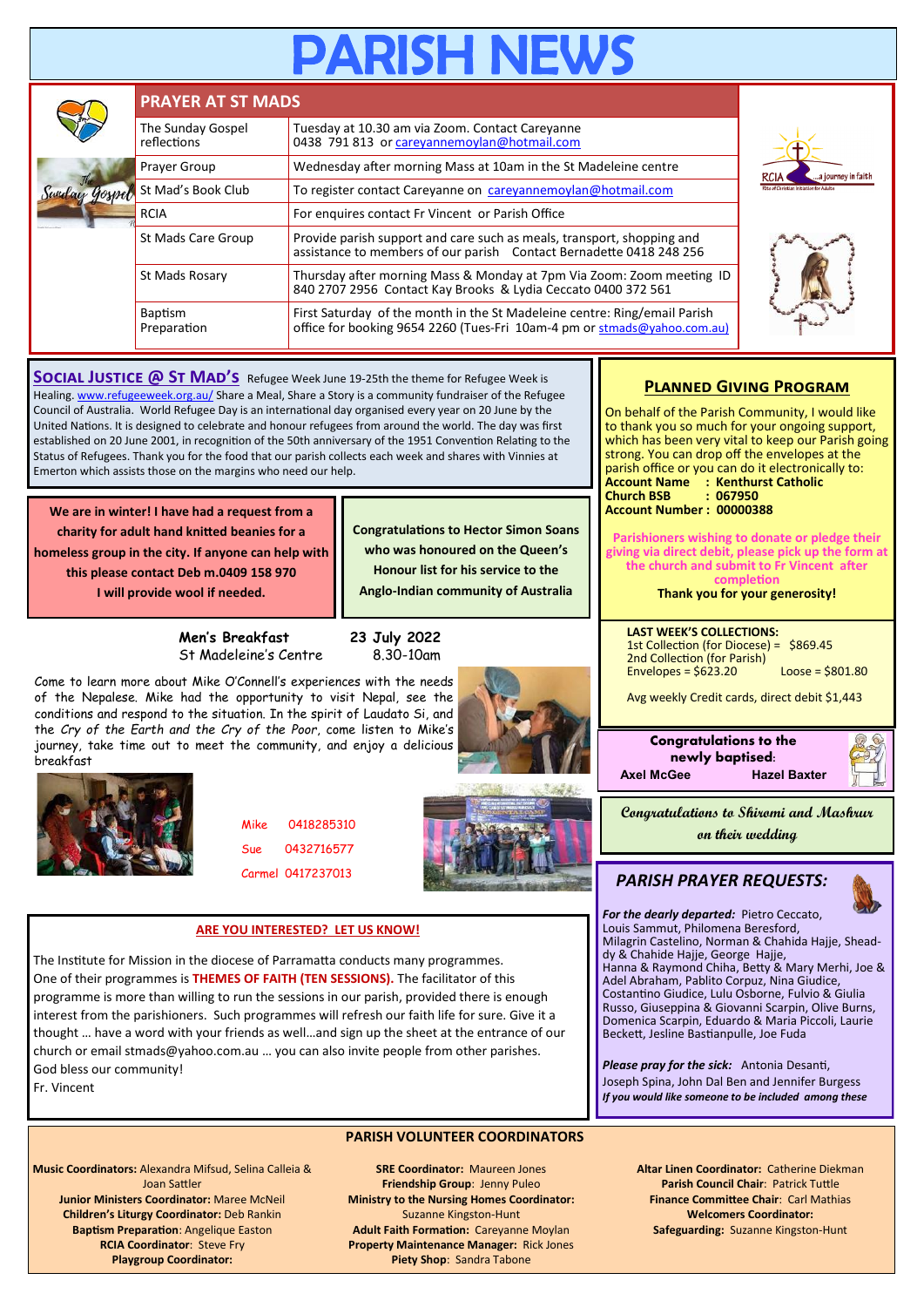# **PARISH TEAM Parish Priest**

Rev Vincent Savarimuthu

**Deacon** Michael Tan

**Parish Secretaries** Sandra De Nardi Susie Lee

**Sacramental Coordinator** Sandra De Nardi

**St Madeleine's Primary School** Phone: 9654 6751 Principal: Mrs Barbara Young

> **Marian College** Phone: 9654 6700 Principal: Dr Gavin Hays

# **PARISH SERVICES**

**Weekend Masses**: Saturday 5.30pm Sunday 8:00am, 10:00 am, 5.30pm

**Children's Liturgy** TBA **Weekday Masses** 

9:15 - Tuesdays to Fridays 9:45—10:15 Fridays - Adoration

**Prayer Group:** Wednesdays after the 9.15 am Mass

**Reconciliation:** Saturday 5.00pm

**Baptisms:** Every Sunday at 11:20 (Must make a booking) **Weddings:** By appointment

**Saint Aloysius Gonzaga Feast Day: 21 June**



As a son of a princely

family, he grew up in royal courts and army camps. His father wanted Aloysius to be a military hero. At age 7 Aloysius experienced a profound spiritual quickening. His prayers included the Office of Mary, the psalms, and other devotions. At age 9 he came from his hometown of Castiglione to Florence to be educated; by age 11 he was teaching catechism to poor children, fasting three days a week, and practicing great austerities. When he was 13 years old, he traveled with his parents and the Empress of Austria to Spain, and acted as a page in the court of Philip II. The more Aloysius saw of court life, the more disillusioned he became, seeking relief in learning about the lives of saints. A book about the experience of Jesuit missionaries in India suggested to him the idea of entering the Society of Jesus, and in Spain his decision became final. Now began a four-year contest with his father. Eminent churchmen and laypeople were pressed into service to persuade Aloysius to remain in his "normal" vocation. Finally he prevailed, was allowed to renounce his right to succession, and was received into the Jesuit novitiate. Like other seminarians, Aloysius was faced with a new kind of penance—that of accepting different ideas about the exact nature of penance. He was obliged to eat more, and to take recreation with the other students. He was forbidden to pray except at stated times. He spent four years in the study of philosophy and had Saint Robert Bellarmine as his spiritual adviser. In 1591, a plague struck Rome. The Jesuits opened a hospital of their own. The superior general himself and many other Jesuits rendered personal service. Because he nursed patients, washing them and making their beds, Aloysius caught the disease. A fever persisted after his recovery and he was so weak he could scarcely rise from bed. Yet he maintained his great discipline of prayer, knowing that he would die three months later within the octave of Corpus Christi, at the age of 23.

*https://www.franciscanmedia.org/saint-of-the-day*

# **CALLING FOR VOLUNTEERS**

#### **Would you consider donating flowers for the Church? If so, please contact the parish office on 9654 2260**

We need volunteers for various ministries in our parish. Please contact the Parish Office if you can help as a reader, welcomer, musician, providing flowers, singing, sacristan or with cleaning.





# **Children's Liturgy**

#### **St Madeleine's Centre**

**at 10am to coincide with the 10am Family Mass**

Deb Rankin Children's Liturgy Co-ordinator



#### **Positions Vacant:**

**Senior Administrative Support Coordinator**—Diocese of Parramatta **Youth Minister/Coordinator (part-time)** - St Bernadette's Parish, Castle Hill More details at parracatholic.org/employment **Regional Coordinator – Confraternity of Christian Doctrine,** Diocese of Parramatta **Applications close 10pm Sunday 26 June** More details at: [parracatholic.org/employment](http://parracatholic.org/employment) **Disability Support Worker** – Garden Crew – Catholic Care Western Sydney and the Blue Mountains. **Community Outreach Worker** – Aboriginal Identified – Catholic Care Western Sydney and the Blue Mountains.

**Family Preservation Caseworker** – Catholic Care Western Sydney and the Blue Mountains.

More details at: <https://www.seek.com.au/jobs?advertiserid=39387017> or by emailing [careers@ccss.org.au](mailto:careers@ccss.org.au)

# **All are Welcome Workshop - 29 June**

Passionate about inviting and welcoming people to our church communities? On Wednesday 29 June, Pastoral Formation, Diocese of Parramatta, will be running two parish welcome workshops. Sign up now: [https://fb.me/](https://fb.me/e/2vSTxlOJo) [e/2vSTxlOJo](https://fb.me/e/2vSTxlOJo) or by emailing Donnie on [met@parracatholic.org](mailto:met@parracatholic.org)

# **LIFTED Retreat 2022 "Wonder & Awe": 1-3 July**

You are invited to Catholic Youth Parramatta's annual young adults retreat. Take some time away from the busyness of everyday life and spend a weekend away full of prayer, talks, and community. For 18-35 year-olds. \$100 per person. Register at [parracatholic.org/cyp](http://parracatholic.org/cyp-lifted-retreat)-lifted-retreat.

# **Aboriginal Catholic Services NAIDOC Week Celebration: 4 July**

Catholic Care's Aboriginal Catholic Services is hosting a community celebration to commemorate NAIDOC Week on Monday 4 July from 10am to 2pm at the Holy Family site in Emerton. Everyone is welcome to celebrate the many who have driven and led change in our communities over generations with a variety of entertainment, music, rides, stalls and more. Show your solidarity and have some family fun with members of our local Aboriginal community.

# **Free lecture: The Outsider Pope: Where is Francis leading our Church?**

Tuesday 5 July 7.30pm Novotel Parramatta, 350 Church St Parramatta Vatican correspondent from the international *The Tablet* magazine, author and speaker Christopher Lamb will present a free lecture reflecting on Pope Francis' battle to renew the Church and Pope

Francis as a human being. RSVP essential by 2 July to <mark.oconnor@parracatholic.org>

#### **SAVE THE DATE Tri-Diocesan Social Justice Reflection Evening: 20 July**

You're invited to the Annual Tri-Diocesan Social Justice Reflection Evening to be hosted by the Diocese of Parramatta in partnership with the Archdiocese of Sydney and the Diocese of Broken Bay. This year we explore how people across our region have responded to the "Cry of the Earth, Cry of the Poor" – the 2021/22 Social Justice Statement. The event will feature presentations by Bishop Vincent Long OFM Conv and a Diocesan Laudato Si' Action Team. For more information and to register, visit [https://parracatholic.org/tri](https://parracatholic.org/tri-diocesan/)-diocesan/

# **Marriage Preparation Courses in 2022**

Getting married in 2022? Let the Diocese of Parramatta help you prepare. Visit [www.parracatholic.org/pmp](http://www.parracatholic.org/pmp) to view weekend course dates, to book and pay. An online preparation called *SmartLoving* can also be booked via the website. For more information, email [met@parracatholic.org](mailto:met@parracatholic.org) or phone Karin on 0403 305 431 or Marisa on 0412 280 017.

# **PETER'S PENCE COLLECTION Next Weekend**

This collection helps provide the Holy Father with funds for emergency assistance to those in need. The proceeds enable Pope Francis to assist the most disadvantaged in emergency situations including victims of war, oppression, and disasters. Thank you for your generosity.

# **First Reconciliation**

**Preparation Sessions for First Reconciliation take place on Sundays, 19 and 26 June and Sunday, 17 July at 4pm concluding with 5.30pm Mass.** Contact: Sandra De Nardi stmads.sacraments@gmail.com m.0410 587 735